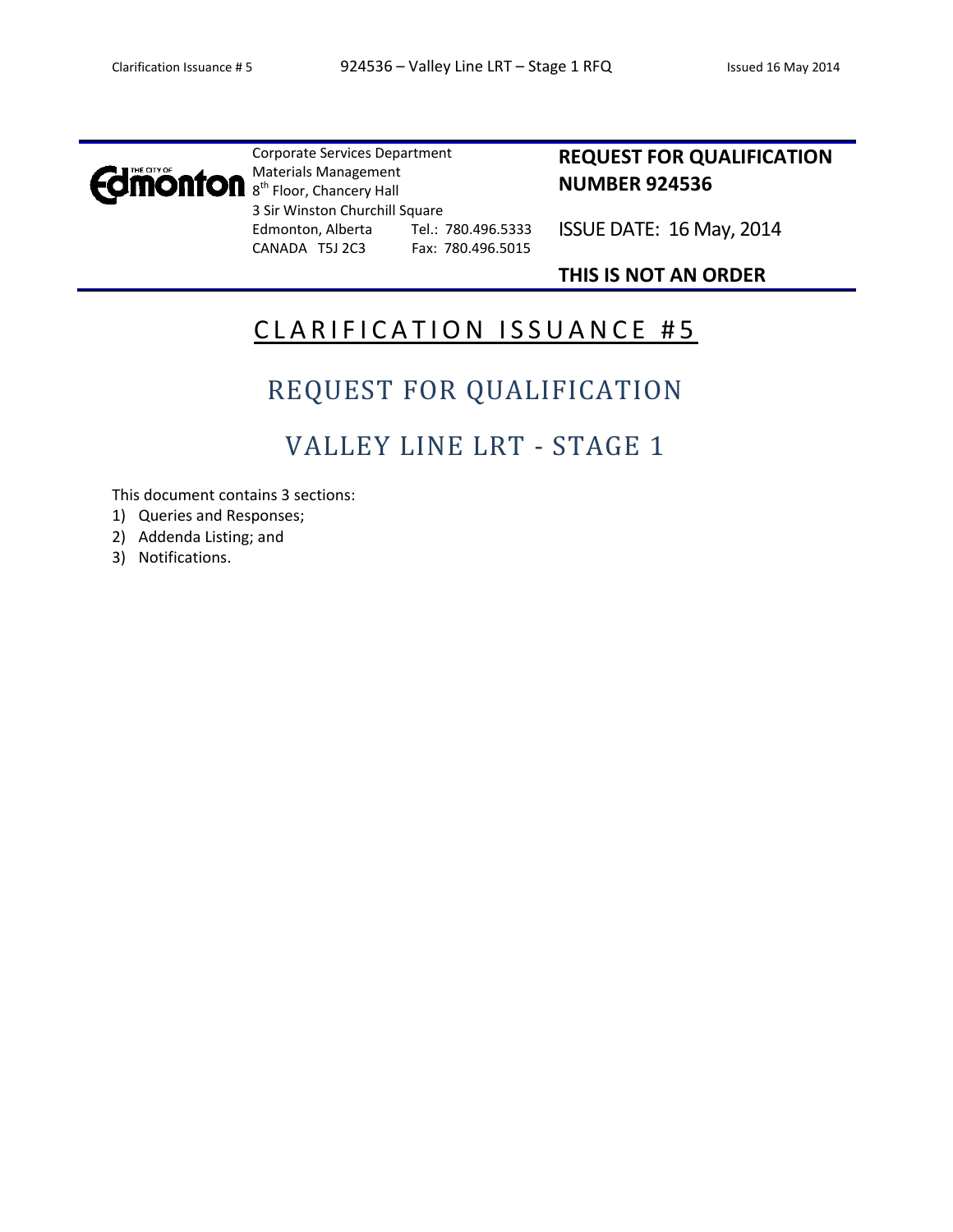### **Section A –Queries and Responses**

| Past<br><b>Clarification</b><br><b>Issuance #</b> | <b>Queries &amp; Responses Issued</b> | <b>Issued</b>  |
|---------------------------------------------------|---------------------------------------|----------------|
| 1                                                 | Queries #1 to #2                      | 30 April, 2014 |
| $\overline{2}$                                    | Query #3                              | 06 May, 2014   |
| 3                                                 | Queries #4 to #7                      | 07 May, 2014   |
| 4                                                 | Query #8                              | 15 May, 2014   |

#### Query # 9:

Section B8 Financial and Organizational Capacity requires that all Team Member submit parent company guarantees, audited annual financial statements, current credit rating reports, bank or other financial institutions letters of reference, etc. With the current definition of Team Member, this section requires any named smaller specialized contractors or consultants to submit this type of information. These smaller contractors would typically not have this information readily available and are normally not required to provide this information in these types of projects. Smaller subcontractors and consultants are 'wrapped' by the lead Team Members so any risk associated with their financial and organization capacity is undertaken by the lead Team Members. The financial and organizational capacity of the Respondent to undertake the Project is ultimately validated by the financial and organizational capacity of these lead Team Members as opposed to the smaller Team Members that are consultants or contractors.

We wish to present to the City the full extent of the team that we have assembled but at the same time wish to limit the submission burden on our smaller partners. We kindly suggest that the financial and organizational capacity section be limited to Team Members where their financial and organizational capacity has a direct impact on the capacity of the Respondent to undertake the Project, such as the equity member, design-build joint venture members, operations and maintenance contractor, and not the smaller Team Members that are consultants or contractors who won't impact the Respondent's overall financial or organizational capacity.

#### Response # 9:

Respondents are asked to consider Addendum #2, item 2.3 for additional clarity with regards to the submission requirements of Appendix B, Section B 8 as it may apply to subcontractors and subconsultants that have been designated Team Members by the Respondent.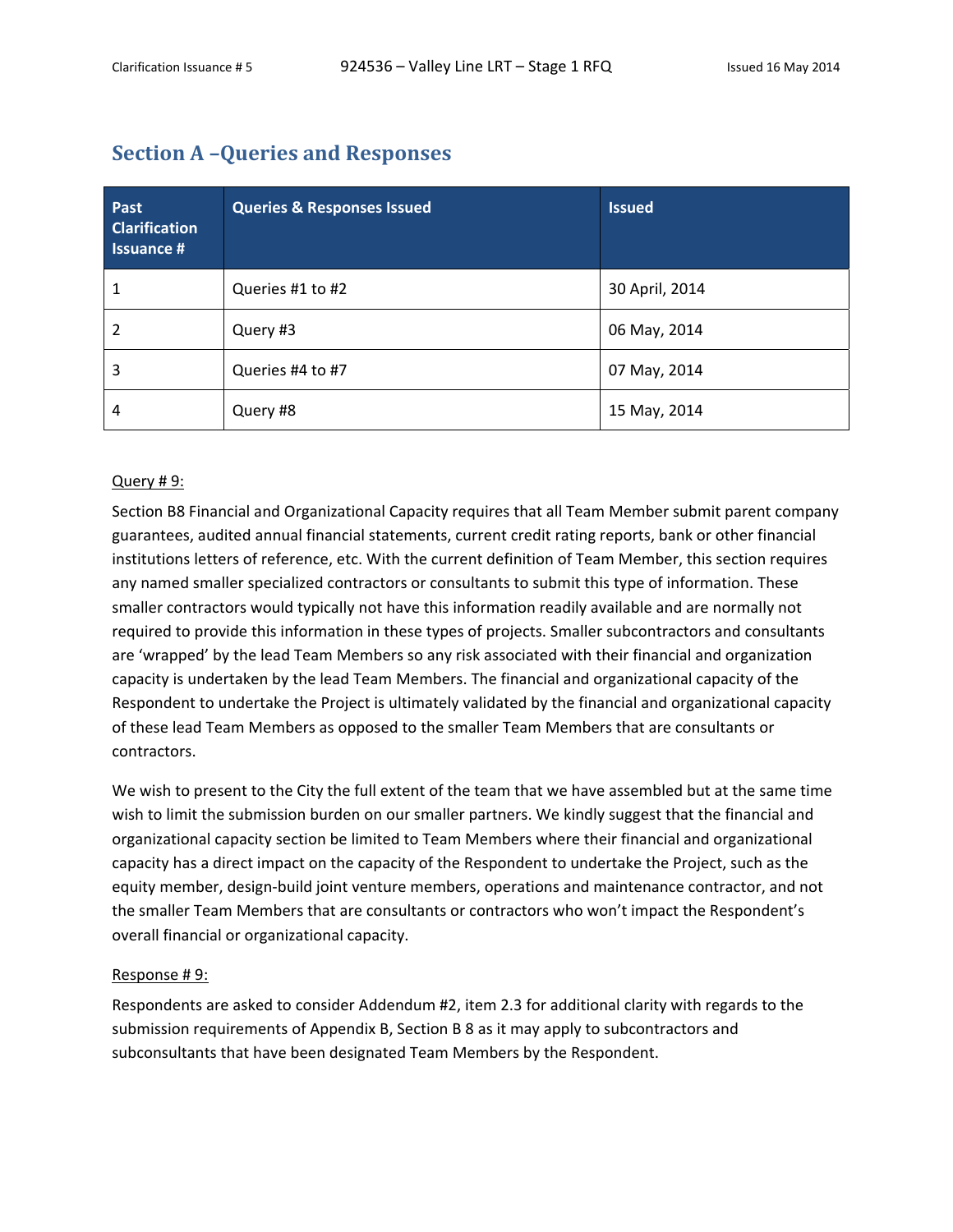Please also note that not all members of the Respondents team may necessarily be Team Members as per the definition in Appendix A of the RFQ, and this determination, is at the discretion of the Respondent in meeting the definition.

Also for clarity, please note the following extract of Appendix B, Section B 8 of the RFQ with emphasis added to provide further clarity with regard to Parent Company Guarantees and the resulting requirements for Parent Company information:

*"To facilitate further evidence of these matters, the Respondent shall include (where applicable) for each Team Member, or where a Team Member is a subsidiary to a Parent Company that has provided a Parent Company Guarantee for the Team Member explicitly for the purposes of the Project, then for that Parent Company:*

- *the Parent Company Guarantee Letter explicitly stating the Parent Company Guarantee in relation to the Project and the Team Member included in the Respondent to the reasonable satisfaction of the City;*
- *copies of the audited annual financial statements ..."*

As such, only in the event that a Team Member submits a Parent Company Guarantee Letter is the Parent Company information demanded, along with the information of the subsidiary (Team Member). In the absence of such a Parent Company Guarantee Letter, the evaluation of financial capacity will be based on the Team Member (subsidiary) financial information.

#### Query # 10:

Please note that currently we do not see any instructions as to where we should include our Appendix F ‐ Conflict of Interest and Common Ownership Declaration Form in our response to the RFQ. Please advise how you would like us to proceed.

#### Response # 10:

Respondents are asked to consider Addendum #2, item 2.2 for additional clarity with regard to the declaration forms desired position in the Submission package.

Respondents should also note that such declarations can be made at any time via email to the Contact Person, with the forms so attached, for the purposes of gaining any advanced ruling on matters of conflict of interest, common ownership or unfair process advantage.

Early submission of such issues to the Contact Person is encouraged.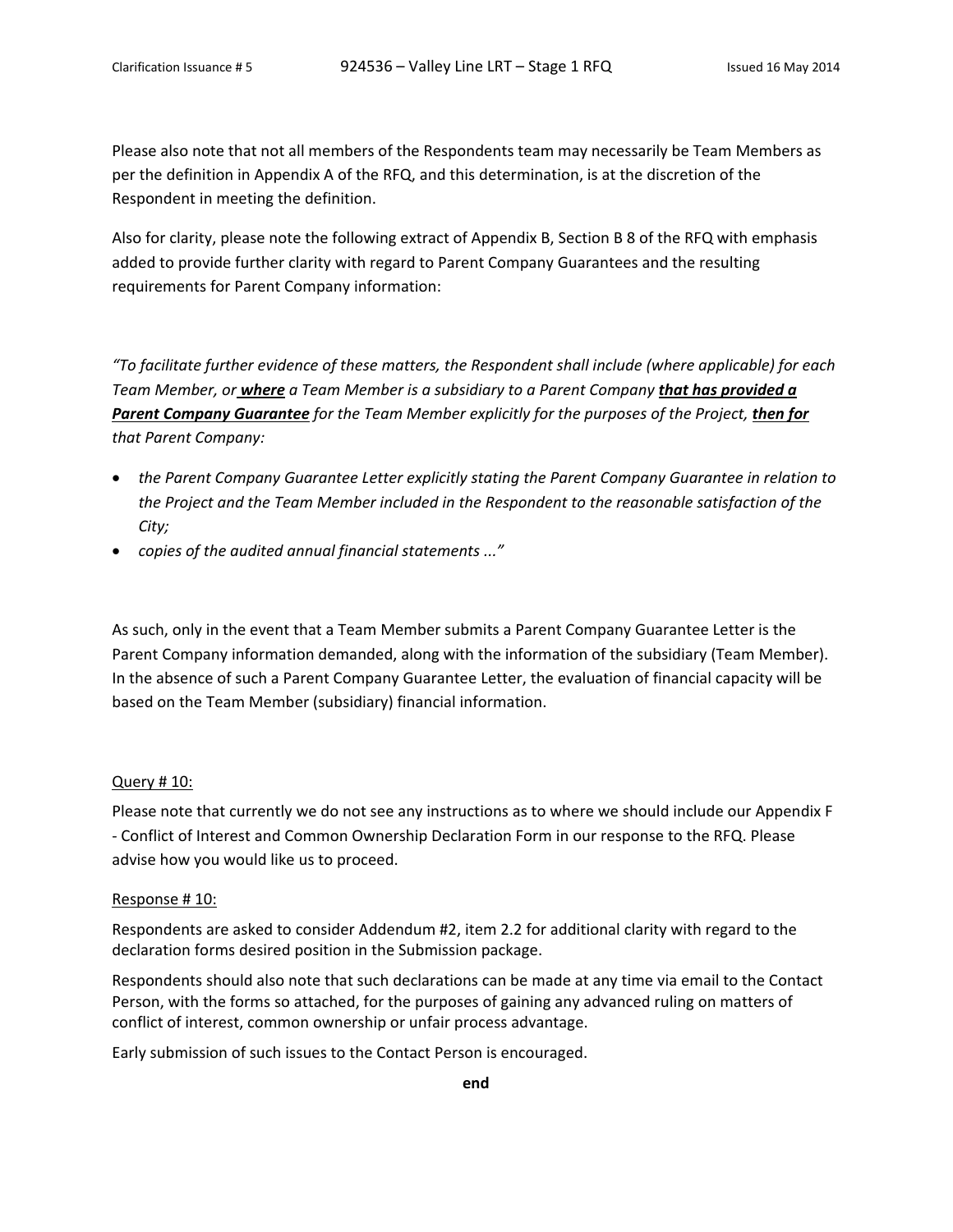## **Section B – Addenda Listing**

| Past<br>Addenda<br><b>Issuance #</b> | <b>Subject Matter</b>                 | <b>Issued</b> |
|--------------------------------------|---------------------------------------|---------------|
|                                      | Addressing changes listed 1.1 to 1.3. | 07 May, 2014  |
|                                      | Addressing changes listed 2.1 to 2.3. | 16 May, 2014  |

**end**